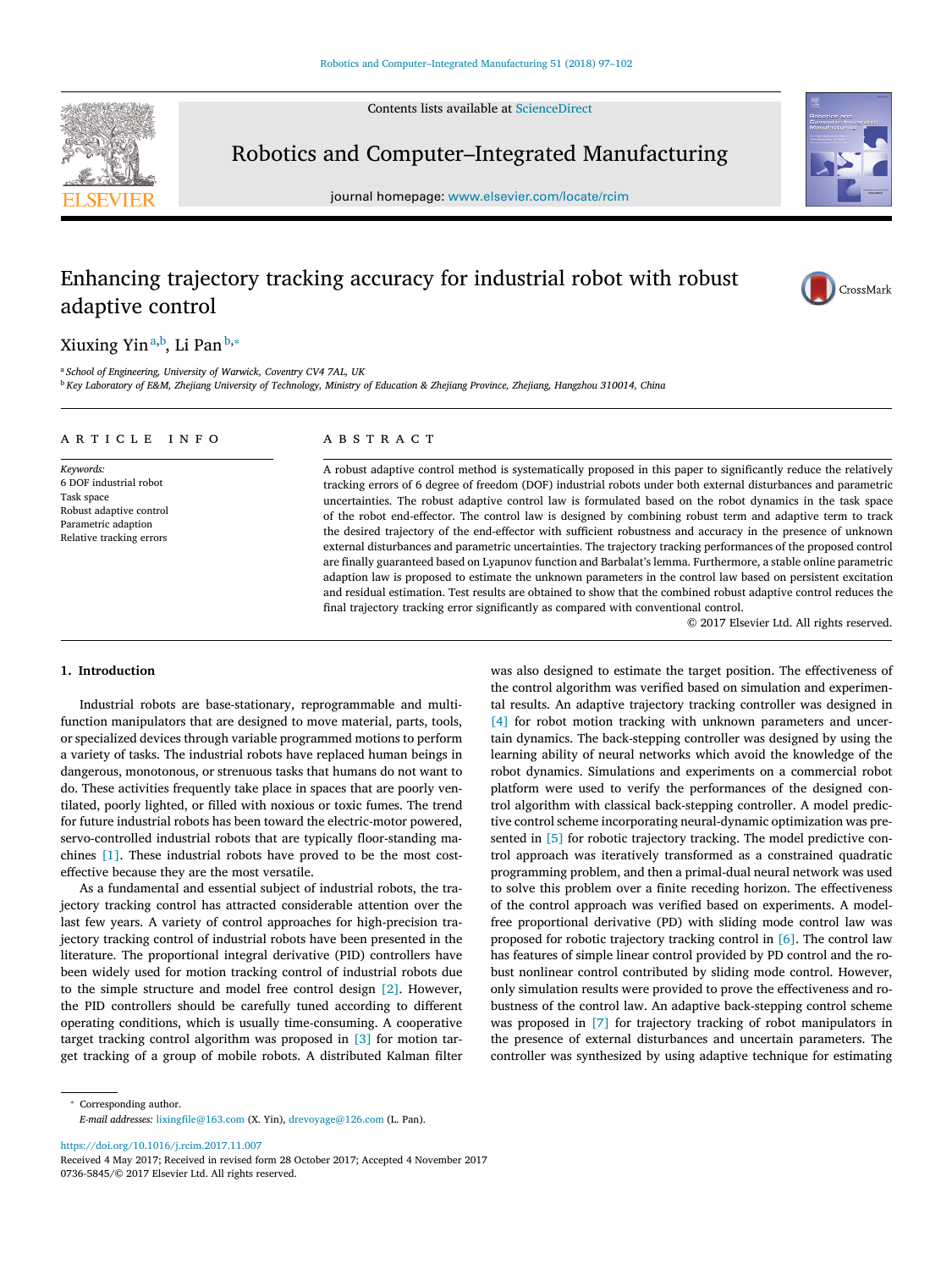<span id="page-1-0"></span>robotic system uncertainties. The performances of the controller were verified only based on numerical simulation results. A robust discretetime sliding mode controller was designed in [\[8\]](#page-5-0) for trajectory tracking of robotic manipulators by coupling with an uncertainty estimator. The trajectory tracking performances and robustness were evaluated based on experimental results. A decentralized adaptive robust controller was proposed in [\[9\]](#page-5-0) for trajectory tracking of robot manipulators. A disturbance observer was introduced in each local controller to compensate for the low-passed coupled uncertainties. An adaptive sliding mode control term was also employed to handle the fast-changing components of the uncertainties. However, simulation results were provided to support the theoretical results of the proposed controller. The performance of a fractional order PID controller tuned with evolutionary algorithms was compared in [\[10\]](#page-5-0) to that with a real coded genetic algorithm in robot trajectory tracking control. The robotic parameters and the given trajectory were changed and white noise was added to test the controllers. Simulation results were provided to show that the controller tuned by PSO performed better than that tuned by the genetic algorithm. Neural networks have also been widely employed for robot trajectory tracking control. In [\[11\],](#page-5-0) adaptive neural network tracking control for the robotic system with full-state constraints was proposed. The adaptive neural networks were adopted to handle external disturbances and system uncertainties while a Moore-Penrose inverse term was employed to prevent the violation of the full-state constraints. In [\[12\],](#page-5-0) radial basis function neural network based adaptive impedance controller was developed for robotic motion tracking control with input saturation by considering both uncertainties and input saturation. Extensive simulations were conducted to verify the impedance controller. In [\[13\],](#page-5-0) a neural network controller was designed for robotic manipulator with input dead-zone by approximating the unknown robotic manipulator dynamics and eliminating the effects of input dead-zone. The feasibility and control performance of the controller were verified based on experiments. In [\[14\],](#page-5-0) adaptive fuzzy neural network control using impedance learning was designed for a constrained robot with unknown system dynamics. Impedance learning was also introduced to tackle the interaction between the robot and its environment to follow a desired destination generated by impedance learning. The effectiveness of the proposed scheme was illustrated by using some simulation studies.

Even though various control methods have been presented for trajectory control of robots, only a few of them target the motion trajectory control of the six degree of freedom (6DOF) industrial robots. Most of the control methods were designed in the joint angle space of the robots, which may not achieve the final trajectory tracking in the end-effector of the robots. Furthermore, the proposed back-stepping and neural network controllers always necessitate time-consuming and complicated calculations such as repeated partial derivatives, which significantly impede their real-time applications.

Therefore, this paper proposes a systematic method to combine adaptive control and robust control to formulate a robust adaptive control for trajectory tracking of 6 DOF industrial robot under both parametric uncertainties and external disturbances. A stable online parametric adaption law is also proposed to estimate the robot parameters based on persistent excitation. Unlike the existing robot controllers that are primarily designed based on the joint angle spaces, the proposed robust adaptive controller is designed in the task space of the robot's endeffector, which has the potential to significantly enhance the accurate trajectory tracking performances superior to existing controls. The proposed controller also has explicit structure and is easy to implement in industrial robot for real time control due to its relatively lower computational burden as compared with the existing controls in the literature. Furthermore, the proposed control and parametric adaption law are verified based on 6 DOF MITSUBISHI RV-4F industrial robot, which solidly justifies the significantly enhanced control accuracy of the proposed controller.

#### **2. Dynamics analysis of industrial robots in the task space**

The 6 DOF industrial robots are commonly constituted by 6 moving links coupled by 6 kinematic pairs of the prismatic types. The motion dynamics of the robots can be readily described in the task space of the end-effector [\[15\].](#page-5-0) The governing equations of the motion dynamics are usually second-order ordinary differential equations that are useful and required for the real-time feedback control of the robots. Therefore,

$$
\mathbf{M}(\mathbf{x})\ddot{\mathbf{x}} + \mathbf{C}(\mathbf{x}, \dot{\mathbf{x}})\dot{\mathbf{x}} + \mathbf{G}(\mathbf{x}) + \mathbf{d} = \mathbf{F} \tag{1}
$$

where  $M(x)$  denotes the inertial properties of the robot,  $C(x, \dot{x})\dot{x}$  represents the centrifugal and Coriolis force,  $G(x)$  is the gravitational force, d represents the effects from un-modeled dynamics and external disturbances, F denotes the end-effector force vector, which can be designed based on feedback control law, x is the end-effector position vector in the task space with three rotational and three translational positions.

The parameters of the robot dynamics  $M(x)$ ,  $C(x, \dot{x})$  and  $G(x)$  in the above equation play a vital role in the control law design of the industrial robot. However, the exact values of these parameters usually cannot be known in advance due to the time-varying working conditions and uncertain environment. The boundaries of these uncertain parameters are generally known or can be calculated priori to implementation.

The forward dynamics of the industrial robot in the task space as described in Eq.  $(1)$  can be readily derived from the joint space since each joint angle of the industrial robot can be measureable. For this dynamics equation, the following two properties [\[16\]](#page-5-0) will be commonly utilized for controller design.

#### **Property 1.**  $M(x)$  *is a symmetric and positive definite matrix.*

**Property 2.**  $\dot{M}(x) - 2C(x, \dot{x})$  *is a skew-symmetric matrix, i.e.*  $x^T [\dot{M}(x) - 2C(x, \dot{x})]x = 0.$ 

The paper aims to synthesize a control law for the input force vector to ensure that the position vector of the end-effector tracks its desired trajectory  $x_d(t)$  closely while the desired trajectory  $x_d(t)$  is of at least second-order differentiable. The actual control inputs for each joint of the industrial robot can then be calculated from the designed input force vector  $F$  based on inverse dynamics and Jacobin matrix [\[17\].](#page-5-0)

## **3. Control design**

A robust adaptive tracking controller is designed in this section to accurately track the desired trajectory of the end-effector with sufficient robustness and accuracy in the presence of unknown external disturbances and parametric uncertainties.

The tracking error e of the end-effector can be defined as

$$
\mathbf{e} = \mathbf{x_d} - \mathbf{x} \tag{2}
$$

A switching manifold s can thus be defined based on the tracking error as

$$
\mathbf{s} = \dot{\mathbf{e}} + \Lambda \mathbf{e} = (\dot{\mathbf{x}}_{\mathbf{d}} + \Lambda \mathbf{e}) - \dot{\mathbf{x}} = \dot{\mathbf{x}}_{eq} - \dot{\mathbf{x}} \tag{3}
$$

where  $\Lambda$  is a constant positive definite diagonal matrix,  $x_{eq}$  is the equivalent position vector of the end-effector and its orientation with respect to the task space coordinate for specifying an assembly task,  $x_d$  is the desired motion trajectory.

The equivalent position vector of the end-effector can be defined as

$$
\dot{\mathbf{x}}_{eq} \stackrel{\Delta}{=} \dot{\mathbf{x}}_{\mathbf{d}} + \Lambda \mathbf{e} \tag{4}
$$

Therefore, the robot dynamics on this manifold can be formulated based on Eq. (1) as

$$
M(x)\dot{s} = M(x)(\ddot{x}_{eq} - \ddot{x}) = M(x)\ddot{x}_{eq} - F + C(x, \dot{x})\dot{x} + G(x) + d
$$
 (5)

In order to design the control law, a positive semidefinite Lyapunov function is defined as

$$
V(t) = \frac{1}{2}s^{T}M(x)s
$$
\n(6)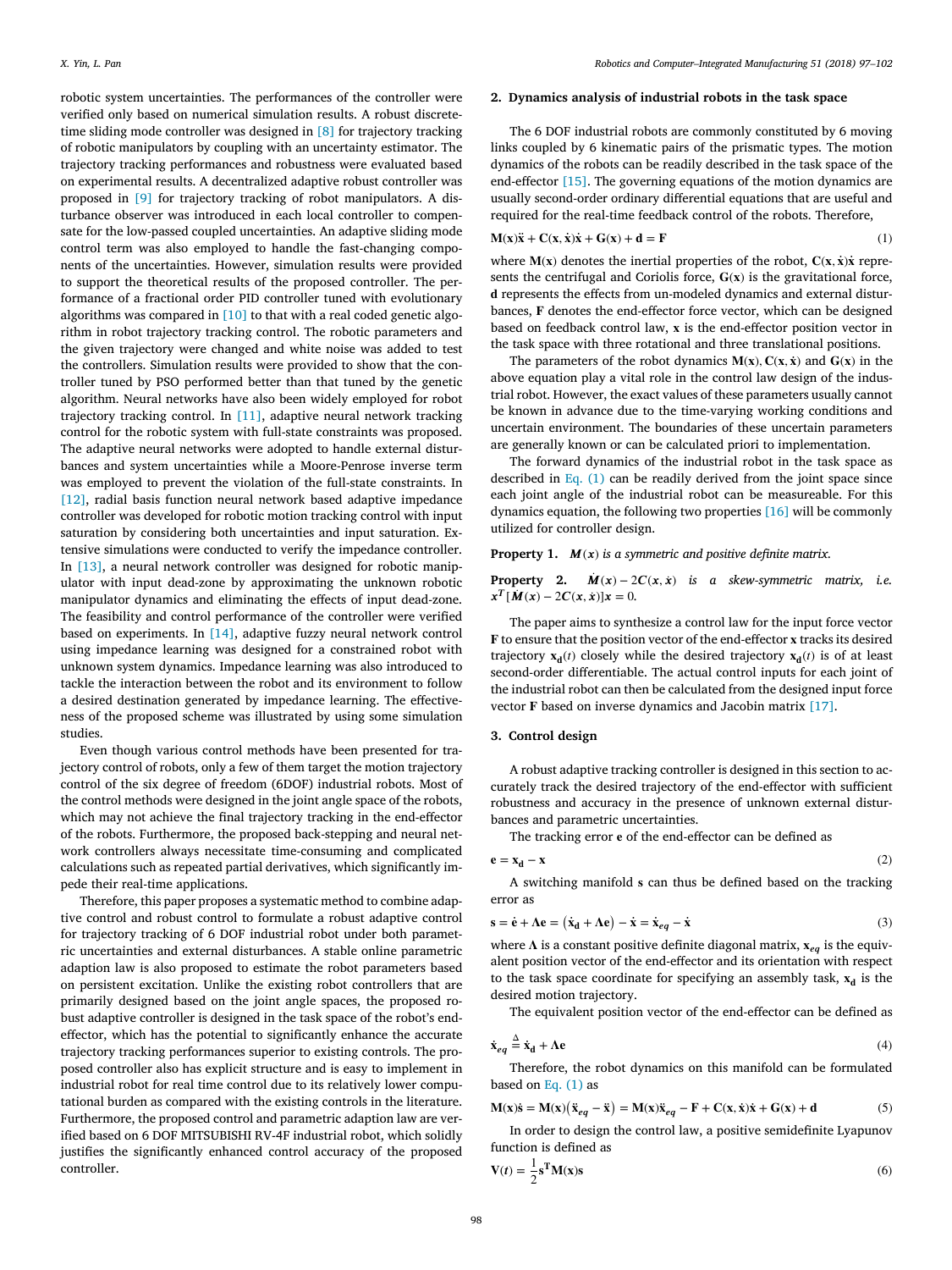<span id="page-2-0"></span>Differentiating the Lyapunov function  $V(t)$  with respect to time and noting [Property](#page-1-0) 2 in [Section](#page-1-0) 2 and [Eqs.](#page-1-0) (2)[–\(5\),](#page-1-0) one obtains

$$
\dot{\mathbf{V}}(t) = \frac{1}{2}\mathbf{s}^{\mathrm{T}}\dot{\mathbf{M}}(\mathbf{x})\mathbf{s} + \mathbf{s}^{\mathrm{T}}\mathbf{M}(\mathbf{x})\dot{\mathbf{s}} = \mathbf{s}^{\mathrm{T}}\mathbf{M}(\mathbf{x})\dot{\mathbf{s}} + \mathbf{s}^{\mathrm{T}}\mathbf{C}(\mathbf{x}, \dot{\mathbf{x}})\mathbf{s}
$$
\n
$$
= \mathbf{s}^{\mathrm{T}}\left[\mathbf{M}(\mathbf{x})\ddot{\mathbf{x}}_{eq} - \mathbf{F} + \mathbf{C}(\mathbf{x}, \dot{\mathbf{x}})\dot{\mathbf{x}}_{eq} + \mathbf{G}(\mathbf{x}) + \mathbf{d}\right]
$$
\n(7)

Based on Eq. (7), the input control force for the end-effector can be defined as

$$
\mathbf{F} = \mathbf{F_a} + \mathbf{F_s} \tag{8}
$$

where  $\mathbf{F}_a$  is a model compensation term and  $\mathbf{F}_s$  is a robust control term which consists of two terms  $\mathbf{F}_{s1}, \mathbf{F}_{s2}$ .

$$
\mathbf{F}_a = \mathbf{\hat{M}}(\mathbf{x}) \ddot{\mathbf{x}}_{eq} + \mathbf{\hat{C}}(\mathbf{x}, \dot{\mathbf{x}}) \dot{\mathbf{x}}_{eq} + \mathbf{\hat{G}}(\mathbf{x})
$$
(9)

$$
\mathbf{F}_s = \mathbf{F}_{s1} + \mathbf{F}_{s2} \tag{10}
$$

$$
\mathbf{F}_{s1} = \mathbf{K}\mathbf{s} \tag{11}
$$

where  $\hat{M}(x)$ ,  $\hat{C}(x, \dot{x})$ , and  $\hat{G}(x)$  are estimates of the matrices  $M(x)$ ,  $C(x, \dot{x})$  and  $G(x)$ , respectively,  $F_{s1}$  and  $F_{s2}$  are respectively a feedback term for stabilization and a robust term for eliminating the effects from external disturbances and parametric uncertainties, and  $\mathbf{F}_{s2}$  is to be determined in the following,  $K$  is a symmetric positive definite matrix.

The parametric uncertainties can be described as

$$
\begin{cases}\n\tilde{\mathbf{M}}(\mathbf{x}) = M(\mathbf{x}) - \hat{\mathbf{M}}(\mathbf{x}) \\
\tilde{\mathbf{C}}(\mathbf{x}, \dot{\mathbf{x}}) = C(\mathbf{x}, \dot{\mathbf{x}}) - \hat{\mathbf{C}}(\mathbf{x}, \dot{\mathbf{x}}) \\
\tilde{\mathbf{G}}(\mathbf{x}) = G(\mathbf{x}) - \hat{\mathbf{G}}(\mathbf{x})\n\end{cases}
$$
\n(12)

where  $\tilde{M}(x)$ ,  $\tilde{C}(x, \dot{x})$  and  $\tilde{G}(x)$  denote the parametric variations of the respective matrices.

Substituting Eqs.  $(8)$ – $(11)$  into Eq.  $(7)$  yields

$$
\dot{\mathbf{V}}(t) = -\mathbf{s}^{\mathrm{T}}\mathbf{K}\mathbf{s} + \mathbf{s}^{\mathrm{T}} \left[ \tilde{\mathbf{M}}(\mathbf{x}) \ddot{\mathbf{x}}_{eq} + \tilde{\mathbf{C}}(\mathbf{x}, \dot{\mathbf{x}}) \dot{\mathbf{x}}_{eq} + \tilde{\mathbf{G}}(\mathbf{x}) + \mathbf{d} - \mathbf{F}_{s2} \right]
$$
(13)

The robust term  $\mathbf{F}_{s2}$  can be designed so that the closed robot control system can be stabilized. Thus,

$$
\mathbf{F}_{s2} = \beta(\Delta + \eta)\mathbf{sgn}(\mathbf{s})\tag{14}
$$

where  $\beta$ ,  $\Delta$  and  $\eta$  are positive definite coefficients, respectively.

$$
\begin{cases}\n\beta \ge 1 \\
\Delta \ge \left\| \tilde{\mathbf{M}}(\mathbf{x}) \right\| \left\| \ddot{\mathbf{x}}_{eq} \right\| + \left\| \tilde{\mathbf{C}}(\mathbf{x}, \dot{\mathbf{x}}) \right\| \left\| \dot{\mathbf{x}}_{eq} \right\| \\
+ \left\| \tilde{\mathbf{G}}(\mathbf{x}) \right\| + \|\mathbf{d}\| \n\end{cases} \tag{15}
$$

Substituting Eq. (14) into Eq. (13) yields

$$
\dot{\mathbf{V}}(t) = -\mathbf{s}^{\mathrm{T}} \mathbf{K} \mathbf{s} - \mathbf{s}^{\mathrm{T}} \mathbf{sgn}(\mathbf{s}) \left[ \begin{pmatrix} \tilde{M}(x)\ddot{x}_{eq} + \tilde{C}(x, \dot{x})\dot{x}_{eq} + \\ \tilde{G}(x) + \mathbf{d} \end{pmatrix} \mathbf{sgn}(\mathbf{s}) \right] \tag{16}
$$

By considering Eq.  $(15)$ , Eq.  $(16)$  can be re-written as

$$
\dot{\mathbf{V}}(t) = -\mathbf{s}^{\mathrm{T}} \mathbf{K} \mathbf{s} - \eta \|\mathbf{s}\| \le 0 \tag{17}
$$

As demonstrated in  $(17)$ , the closed robot control system can be stabilized by using the robust adaptive control law Eqs. (8)–(11) and all the signals will be bounded in spite of unknown external disturbances and parametric uncertainties. Also, the final zero trajectory tracking error of the end-effector can be eventually guaranteed at steady-state based on Barbalat's lemma [\[18\].](#page-5-0) Therefore,  $x \rightarrow x_d$  as  $t \rightarrow \infty$ .

## **4. Parametric adaptions**

 $\epsilon$ 

In practice, the parametric estimates  $\hat{M}(x)$ ,  $\hat{C}(x, \dot{x})$ , and  $\hat{G}(x)$  are essentially needed in the above robust adaptive tracking control design for the industrial robot. Therefore, a stable online parametric adaption law is proposed to estimate these parameters in real time based on persistent excitation.

The robot dynamics  $Eq. (1)$  $Eq. (1)$  can be re-written as a linear regression model. Thus,

$$
\mathbf{F} = \boldsymbol{\gamma}^{\mathrm{T}} \boldsymbol{\vartheta} \tag{18}
$$

where the vectors  $\gamma$  and  $\vartheta$  can be respectively described as

$$
\gamma^{\mathrm{T}} = [\ddot{\mathbf{x}}, \dot{\mathbf{x}}, \mathbf{I}]; \boldsymbol{\theta} = [\mathbf{M}(\mathbf{x}), \mathbf{C}(\mathbf{x}, \dot{\mathbf{x}}), \mathbf{G}(\mathbf{x})]^{\mathrm{T}}
$$
(19)

A pre-filter  $H_f$  is designed and applied to both sides of Eq. (18) to eliminate possible high-frequency measurement noises. Thus, the transfer function of this pre-filter can be described as

$$
\mathbf{H}_{\mathbf{f}} = \frac{1}{\text{so}_{f} + 1} \tag{20}
$$

where  $\omega_f$  is the cut-off frequency of this filter and *s* is the Laplace operator.

By applying the pre-filter in Eq.  $(20)$  to both sides of Eq.  $(19)$ , the filtered robot dynamics can be re-arranged as

$$
\mathbf{F}_f = \gamma_f^{\mathrm{T}} \vartheta \tag{21}
$$

where  $\gamma_f^{\mathbf{T}} = [\ddot{\mathbf{x}}_f, \dot{\mathbf{x}}_f, \mathbf{I}_f]$  is the filtered velocity and acceleration vector of the end-effector,  $\mathbf{F}_f$  is the filtered end-effector force vector.

The parameter vector  $\theta$  can be reasonably estimated online based on the least square estimation algorithm with best parameter estimation convergence [\[19\].](#page-5-0) In order to use the least square estimation algorithm for parametric estimation, the end-effector force estimation error can be defined as

$$
\xi = \hat{\mathbf{F}}_f - \mathbf{F}_f = \gamma_f^{\mathrm{T}} \hat{\boldsymbol{\vartheta}} - \mathbf{F}_f \tag{22}
$$

The following adaptation function  $\tau$  is designed for the estimation of parameter vector  $\theta$  [\[20\]:](#page-5-0)

$$
\tau = \frac{-\gamma_f \xi}{1 + \alpha \text{tr} \left\{ \gamma_f^{\text{T}} \Gamma \gamma_f \right\}} \tag{23}
$$

where  $\alpha$  and  $\Gamma$  denote a forgetting factor and a covariance matrix, respectively.

The covariance matrix  $\Gamma$  can be described as

$$
\dot{\Gamma} = \begin{cases}\n k\Gamma - \frac{\Gamma \gamma_f \gamma_f^T \Gamma}{1 + \alpha \text{tr} \{ \gamma_f^T \Gamma \gamma_f \}} & \text{if } \lambda_{max}(\Gamma) \le \rho_m \\
 0 & \text{otherwise}\n\end{cases}
$$
\n(24)

where  $\lambda_{max}(\Gamma)$  is the maximum eigenvalue of the matrix  $\Gamma$ , and  $\rho_m$  is the preset upper bound for the eigenvalue.

Therefore, a projection-type parametric adaptation law can be established as

$$
\frac{\mathrm{d}\vartheta}{\mathrm{d}t} = \mathbf{proj}_{\hat{\mathbf{x}}_f}(\Gamma \tau) = \begin{cases} 0 & \text{if } \hat{\vartheta} = \vartheta_{max} \\ 0 & \text{if } \hat{\vartheta} = \vartheta_{min} \\ \Gamma \tau & \text{otherwise} \end{cases}
$$
(25)

where  $\theta_{max}$  and  $\theta_{min}$  denote the maximum and minimum values of the parameter vector  $\theta$ .

With the parametric adaptation law in Eq.  $(25)$  and the least-squarestype estimation function, the estimate of the parameter vector  $\hat{\theta}$  converges to the real value  $\theta$  in finite time, i.e.,  $\hat{\theta} \rightarrow 0$  as  $t \rightarrow \infty$ , if the following persistent excitation condition [\[21\]](#page-5-0) is satisfied

$$
\int_{t}^{t+T} \gamma_f \gamma_f^T d\chi \ge k_p I_p \tag{26}
$$

where  $k_n$  and  $I_n$  denote respectively certain constant matrix and certain unit matrix that can be reasonably selected.

When the parameter vector  $\theta$  is updated by the parametric adaptation law with the persistent excitation condition, the designed robust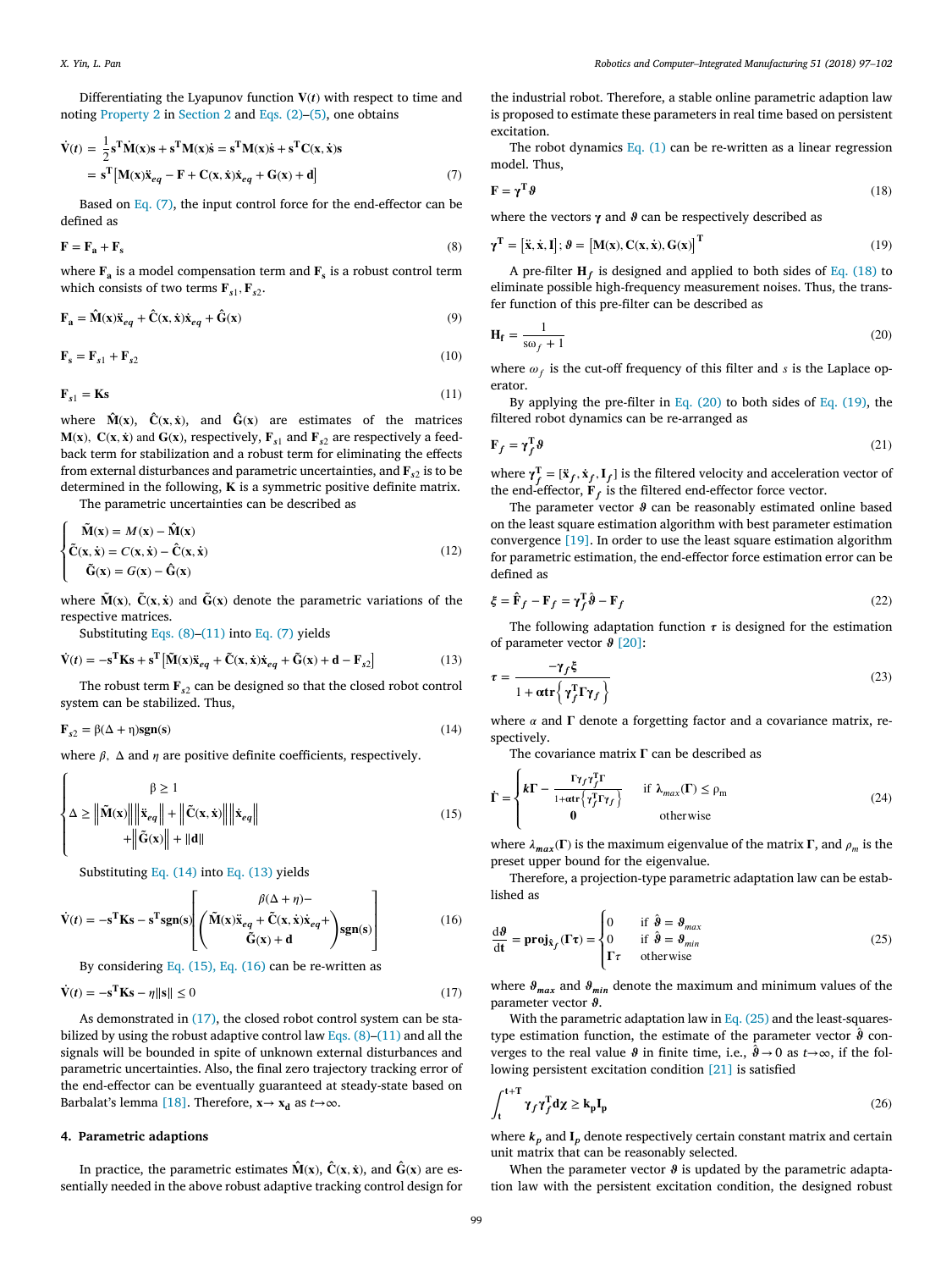

**Fig. 1.** Experimental platform of 6 DOF assembly industrial robots.

adaptive control law will guarantee that the closed-loop robotic control system will be asymptotically stable and the steady state tracking error will eventually converge to zero in finite time regardless of unknown external disturbances and parametric uncertainties.

# **5. Verifications and discussions**

Comparative test results have been obtained to verify the effectiveness of the robust adaptive control law and the parametric adaption law. Fig. 1 shows the experimental setup of the dual 6 DOF MITSUBISHI RV-4F industrial robotic system, which can be mainly employed to assemble low voltage electric components made of soft materials, such as electrical air switches. The maximum payload, the maximum operating speed and the position repeatability accuracy of the dual robots are respectively 4 kg, 9 m/s and 0.02 mm. The joints of the robotic system are all driven by 400 W AC servo motors with position encoders that can provide necessary information, such as joint angular displacements, for feedback control. Other parameters in the control design and parametric adaptions can be readily derived based on measured signals.

One industrial robot is used for the implementations of the control law and parametric adaption law during part assembling tasks while the other robot is used as the external disturbances in the assembling process. The external disturbances in the control implementations also arise from the effects of the material compliance such as elasticity since soft electrical materials are manipulated, which will bring in additional uncertainties.

The tests have been conducted for three times based on typical part assembling procedure. The robot was first commanded to pick up an assembling object from an initial point, lift and hold the object for several seconds, and then place the object into an assembling hole to finish

**Table 1**

| Major parameters of the tests. |                                      |                                                   |  |  |  |  |
|--------------------------------|--------------------------------------|---------------------------------------------------|--|--|--|--|
| Parameter                      | Value                                | Nomenclature                                      |  |  |  |  |
| Λ                              | $diag{1.8, 1.2, 1.6, 2.1, 2.2, 3.4}$ | The constant positive definite<br>diagonal matrix |  |  |  |  |
| K                              | $diag\{16, 19, 26, 43, 68, 89\}$     | The symmetric positive definite<br>matrix         |  |  |  |  |
| β                              | 1.2                                  | The positive definite gain                        |  |  |  |  |
| л                              | 1269                                 | The boundary coefficient                          |  |  |  |  |
| η                              | 28                                   | The positive definite gain                        |  |  |  |  |
| $\omega_f$                     | $20$ Hz                              | The cut-off frequency                             |  |  |  |  |
| $\alpha$                       | 0.4                                  | Forgetting factor                                 |  |  |  |  |
| Φ                              | 0.9                                  | The boundary layer thickness                      |  |  |  |  |

the task. After finishing the assembling task, the robot will return to the initial point to continue and repeat the next assembling motion. The desired motion trajectory programming was synthesized in the Cartesian space with a fixed tool orientation and the desired trajectory consists of several straight lines connected with each other for completing the assembling task. Although the employed industrial robot has six DOF, only 3 DOF are actually used during the experiments since the axis of the robot wrist coincides with that of the assembling hole and the robot arm is fixed on the ground where the control system is placed.

The proposed control and parametric adaption laws have been simulated in MATLAB Robotics Toolbox based on the experimental data. The actual force for parametric estimations can be measured from a load cell mounted on the end-effector of the industrial robot, while the applied control force can be analyzed and calculated based on the robust adaptive control law in [Eqs.](#page-2-0)  $(8)$ – $(11)$ . The control performances of the proposed control have also been compared with a proportional derivative (PD) controller under the same operating conditions [\[22\].](#page-5-0) The tests have been repeated for more than 10 times and the test data have been averaged over a long time to obtain relatively stable tracking results.

In practice, the signum function  $sgn(s)$  in Eq. [\(14\)](#page-2-0) may lead to significant chattering problem due to measurement noises. The chattering effects can be eliminated by replacing a signum function with a saturation function with the boundary layer thickness  $\Phi$  [\[23\].](#page-5-0) Thus, the boundary layer thickness Φ can be tuned to control the amount of chattering. Thus,

$$
\text{sat}\left(\frac{\mathbf{s}}{\Phi}\right) = \begin{cases} \frac{\mathbf{s}}{\Phi} & \text{if } \left|\frac{\mathbf{s}}{\Phi}\right| < 1\\ \text{sgn}\left(\frac{\mathbf{s}}{\Phi}\right) & \text{otherwise} \end{cases} \tag{28}
$$

The main parameters of the proposed tracking control and parametric adaption law are tabulated in Table. 1. The initial positions of the joints and end-effector are reset as  $\dot{\mathbf{x}} = \dot{\mathbf{\theta}} = [0, 0, 0, 0, 0, 0]^T$ ,  $\mathbf{x} = \mathbf{\theta} =$  $[0, 0, 0, 0, 0, 0]$ <sup>T</sup> when starting the experiments.

In order to evaluate the performances of the two controllers, the following metrics are formulated as follows:

(a) The averaged relative tracking error for the robotic joint angles

$$
\frac{1}{6N} \sum_{i=1}^{6} \sum_{j=1}^{N} \frac{\theta_{dij} - \theta_{ij}}{\theta_{dij}} \times 100\% \tag{29}
$$

where  $\theta_{ii}$  and  $\theta_{dii}$  denote the jth sampling data of the ith element of the joint angle trajectory  $\theta$  and reference trajectory vector  $\theta_d$ , respectively, N denotes the number of sampling data.

(b) The averaged relative tracking error of the robot end-effector

$$
\frac{1}{6N} \sum_{i=1}^{6} \sum_{j=1}^{N} \frac{\mathbf{x}_{dij} - \mathbf{x}_{ij}}{\mathbf{x}_{dij}} \times 100\%
$$
\n(30)

where  $\mathbf{x}_{ij}$  and  $\mathbf{x}_{dij}$  denote the jth sampling data of the ith element of the end-effector's trajectory vector x and reference trajectory vector  $x_d$ , respectively.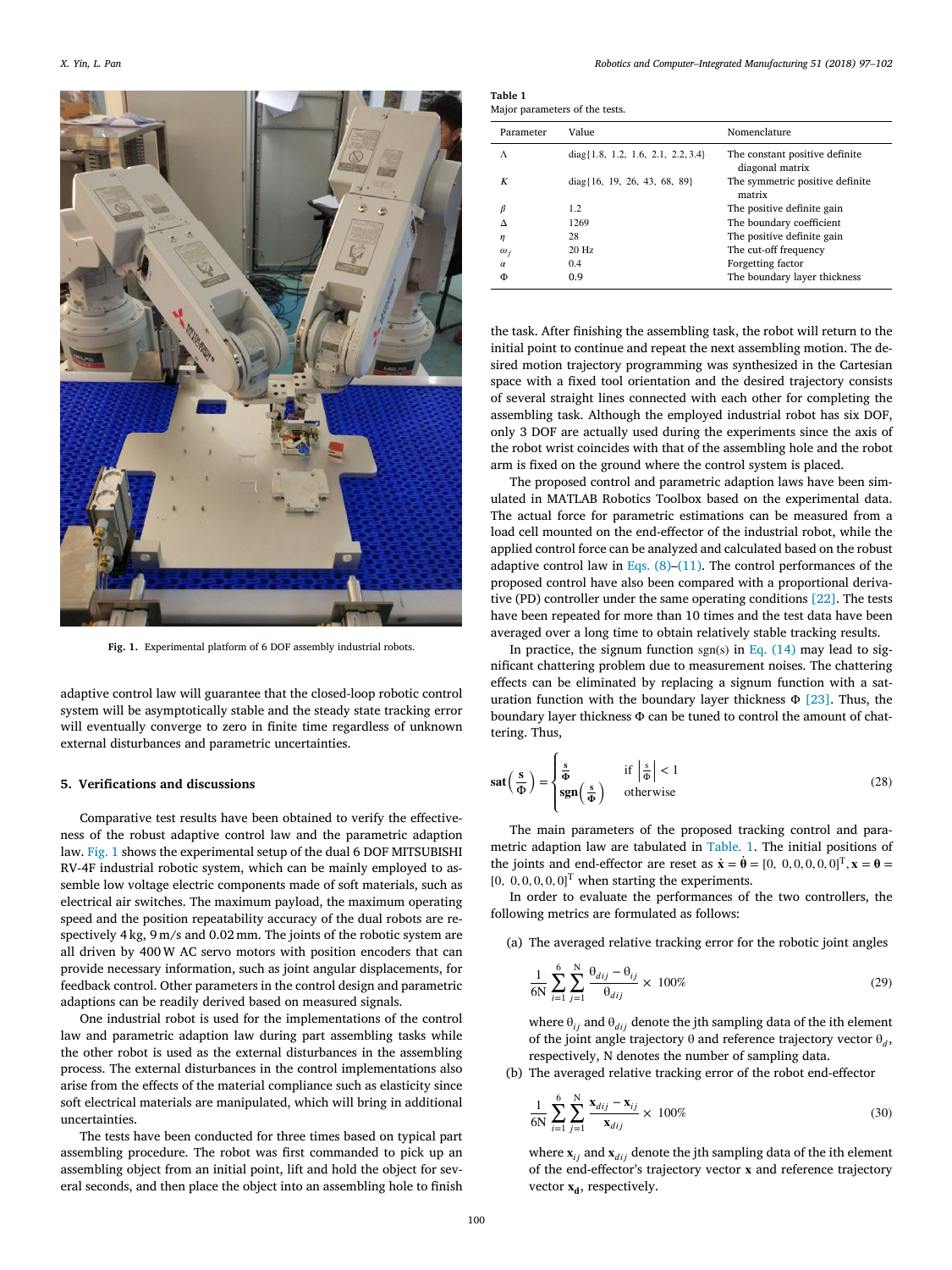#### **Table 2**

The RAEs of the joint torque estimations based on parametric adaptions.

| <b>Tests</b> | Joint 1 | Joint 2 | Joint 3 | Joint 4 | Joint 5 | Joint 6 |
|--------------|---------|---------|---------|---------|---------|---------|
|              | 0.0186  | 0.0528  | 0.0340  | 0.0458  | 0.0782  | 0.0926  |
| 2            | 0.0343  | 0.0628  | 0.0453  | 0.0621  | 0.0829  | 0.0965  |
| 3            | 0.0518  | 0.0689  | 0.0520  | 0.0682  | 0.0786  | 0.0826  |
| Means        | 0.0349  | 0.0615  | 0.0438  | 0.0587  | 0.0799  | 0.0906  |



**Fig. 2.** The averaged relative tracking errors of the joint angles based on the two controls.

(c) The normalized average control signals of the joints

$$
\frac{1}{6N} \sum_{i=1}^{6} \sum_{j=1}^{N} \frac{u_{ij}}{u_{ijmax}} \times 100\%
$$
\n(31)

where  $u_{ij}$  and  $u_{ijmax}$  denote the jth sampling data of the ith element of the joint control signals and the maximum control signals. The maximum value of the control signals is 12 V.

(d) The normalized averaged estimates of the uncertain parameters of the robot can be formulated as

$$
\frac{1}{18N} \sum_{i=1}^{3} \sum_{j=1}^{N} \sum_{k=1}^{6} \frac{\hat{Y}_{ijk}}{Y_{ijkmax}} \times 100\%
$$
 (32)

where  $\hat{Y}_{ijk}$  and  $Y_{ijkmax}$  denote the kth element value, jth sampling data of the ith element of the estimate vectors and the maximum values of the parametric vectors, respectively.

(e) The relative absolute error (RAE) of the joint torque estimations based on parametric adaptions is also defined and measured in three tests to evaluate the accuracy of the proposed parametric adaption method [\[24\].](#page-5-0) Thus,

$$
\frac{\sum_{k=1}^{3} \left| \tau_{est\_k} - \tau_{k}^{*} \right|}{\sum_{k=1}^{3} \left| \tau_{k}^{*} - \overline{\tau_{k}^{*}} \right|}
$$
\n(33)

where k denotes the number of the tests,  $\tau_{est\_k}$  is the estimated joint torque based on the proposed parametric adaption method in the kth test,  $\tau_k^*$  is the measured torque in the kth test,  $\overline{\tau_k^*}$  is the average of  $\tau_k^*$ . Table 2 summarizes the RAEs of the joint torque estimations based on parametric adaptions. As illustrated in this table, the RAEs of the joint torques can be reasonably maintained within [0.03, 0.10], which is relatively accurate for estimating the joint torques and robotic parameters. Therefore, the proposed parametric adaption method can be utilized to estimate the robotic parameters with relatively high accuracy.

As described in Figs. 2 and 3, the relative tracking errors of both the joint angles and end-effector oscillate significantly between −8% and 8% by using PD control, while the relative tracking errors can be significantly reduced within −4% and 4% when the proposed control law is applied. The relative tracking errors of both the two controls increase considerably when an external disturbance from the robot collision was added at around 4 s. However, the relative tracking errors can



**Fig. 3.** The averaged relative tracking errors of the end-effector based on two controls.



**Fig. 4.** The normalized average control signals of the joints based on two controls.

be quickly maintained at relatively lower value by using the proposed control, while the relative tracking errors cannot be quickly reduced and are still relatively high by using the conventional PD control. The control effects after the disturbance input indicate the robustness of the proposed control in stabilizing and reducing the relative tracking errors with relatively less response time as compared with the conventional PD control. Therefore, the proposed control is capable of maintaining relatively higher trajectory tracking accuracy and reducing the induced tracking errors by external disturbances with fast responses when compared with the conventional PD control.

As illustrated in Fig. 4, the normalized average control signals from the proposed robust adaptive control law are relatively higher than that from the conventional PD control. The control signals of the proposed controller also increase after the external disturbances, which indicates that the proposed control exerts more efforts to reduce the increased tracking errors induced from external disturbances. The facts demonstrate that the proposed control is more active in maintaining the desired tracking trajectory by reducing the relative tracking errors with fast responses as compared with the conventional PD control.

[Fig.](#page-5-0) 5 illustrates the normalized average robot parametric estimates based on the proposed parametric adaption law, which converge eventually to their stable values in finite time as the relative tracking errors converge to zero. This demonstrates the proposed parametric adaptation law can be readily employed in the control implementations for estimating unknown parameters. The control design and implementations can be achieved without considering specific values of these parameters since these parameters can be quickly estimated online along with the control implementation process.